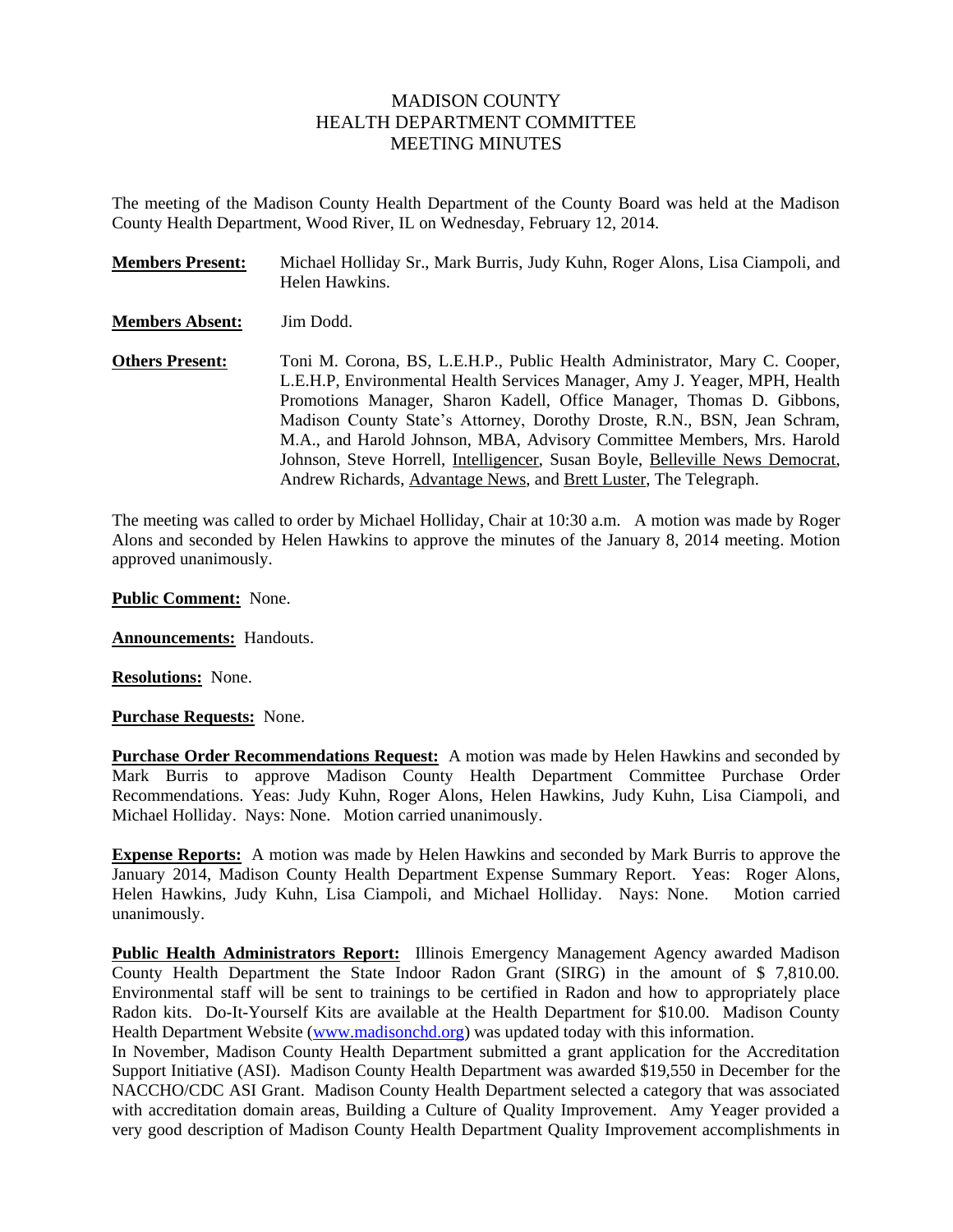the February 2014 Health Promotion Division Report.

Madison County Health Department has confirmed Norovirus G1 Outbreaks in several institutional environments. Both facilities have been very cooperative with our nursing and environment staff who have investigated and educated employees.

Three Job Descriptions (Madison County Health Department Public Health Director, Madison County Health Operations Manager, and, Madison County Health Department Resource Development Administrator) were approved by the Health Department Committee at the January 8, 2014 meeting. The job descriptions were to go before the Madison County Personnel Committee during their February meeting for approval, but it was cancelled due to inclement weather.

Toni Corona nominated Harold Johnson as this years' Region 4 Illinois Department of Public Health "Excellence in Community Leadership" Awardee. He will be honored and presented a personalized Public Health Champion Award Certificate at a Minorities Family Dinner on Thursday, February 20, 2014 at Lewis and Clark Community College. Please let Toni know if you can attend the event. All in attendance applauded and congratulated Mr. Johnson.

**Advisory Committee Report:** Harold Johnson reported that the Advisory Committee has had discussions about how to re-structure this department and to look at efficiencies.

## **Old Business:** None.

**New Business:** The Belleville News-Democrat included an article in the Sunday, January 26, 2014 paper about an 11-year old girl from Troy, IL that was operating a cupcake business (Hey, Cupcake!) from her home. IL State Laws prohibit food preparation activities in private residences because of the increased risk of foodborne illness. These laws are to protect the public's health. The Madison County Food Ordinance requires that all food businesses obtain an operating permit from the health department prior to opening, and must be compliant with rules and regulation of the Illinois Food Sanitation Code. Because the cupcake business was operating from a private residence, lacked a permit, and did not meet other requirements, the health department was not able to neither issue a permit, nor allow its continuance. Hey, Cupcake! was told to cease operations, and options for next steps were discussed.

Tom D. Gibbons, Madison County State's Attorney, reported that on Monday, February 10, 2014, Toni M. Corona, Administrator, Madison County Health Department, Mary C. Cooper, Environmental Services Manager, Madison County Health Department, Tom D. Gibbons, Madison County State's Attorney, Jason Spengler, O'Fallon IL, Spengler Plumbing, and Heather Stirling (Chloe Stirling's mother) met at the Stirling home so that everyone could come to the table with positive suggestions to come up with a plan to make this work and went through a standard plan review process. With donations of equipment and money for the kitchen addition, Chloe will get to make the cupcakes. A commercial kitchen (Category III) will be built and Chloe will continue to bake under her mother's supervision. He reported that the family wants to follow the rules.

Tom Gibbons said that the health department is mandated by IL State Law. He looked at the Cottage Food Act and made a recommendation for the Madison County Board to lobby state legislators for changing wording in the Illinois Cottage Food Law. He suggested changing the statute by adding eight words: **or in the home where it is prepared.** He said that this is just his suggestion, and then he thanked everyone for listening.

Judy Kuhn read aloud a proposed legislative amendment submitted by IL State Representative, Charles E. Meier:

# **"98TH GENERAL ASSEMBLY**